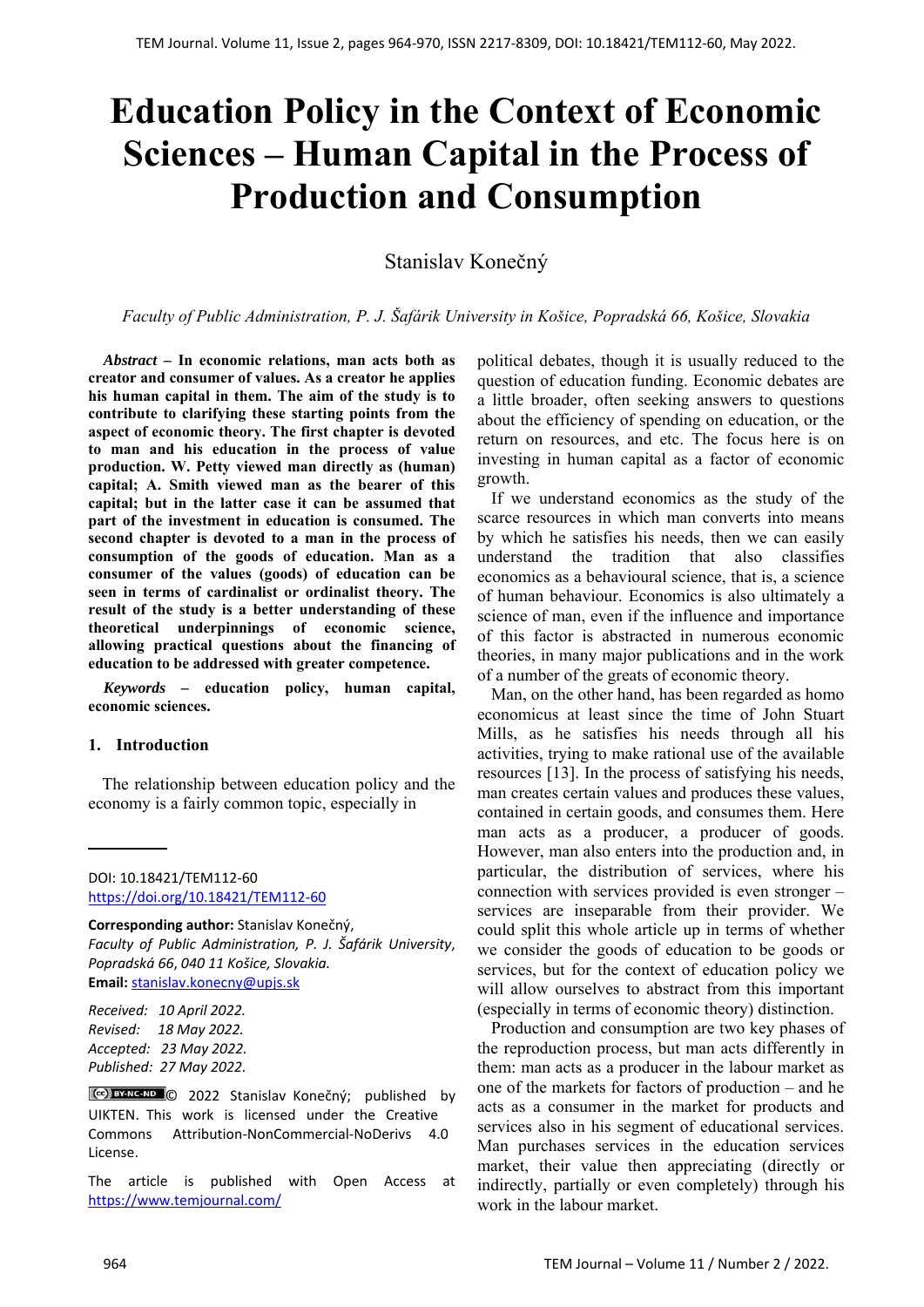It is not our ambition here to present a comprehensive overview of the perspectives of all relevant authors, but rather to selectively draw attention to certain ideas that can provide inspiration, within the rich body of knowledge from the entire history of economic theories, for searching for our views on education policy in the context of the economic sciences. Neither is our ambition to introduce a new classification of economic theories, but it is nevertheless possible to find some continuity in the views of the classics of economic theory that are meaningful from the aspect of the economics of education.

 Indeed, we can also look at education economically from the point of view of man as a producer and man as a consumer. Education in terms of education policy in an economic context can be analytically viewed in several interrelated ways:

- Education in the context of the creation of value (and the production of goods), where we can distinguish a certain part of education that gains value in this process and co-creates human capital (the term "capital" usually referring in economic sciences to assets from which income will flow). Here it can be studied in terms of labour skills, in terms of (work and other) competences, in terms of remuneration for work, but also in terms of investing in human capital, etc.;
- Education in the context of value consumption, where we can examine it as a commodity: we can examine the questions of its consumption; the supply and demand for education; the costs and benefits of education; the question of the price of education, etc.;
- Education (knowledge) as an independent factor of production, profiling a learning society, a learning region, a learning organisation, a knowledge economy, etc.

In our opinion, analyzing these three perspectives relatively separately allows for a better understanding of the economic nature and economic context of education and training. Only by synthesizing these three perspectives we can see the true meaning and grasp the various economic contexts of education and training.

The various aspects of education are intertwined in the process of market functioning; on the one hand, education enters as a component of labour through the market of factors of production into the production process, from which it emerges incorporated into various goods and services, and through the price of these products the price of labour is also formed as a cost item, in which the qualification of labour and thus the value of education is expressed in a differentiated degree, and

without which the cost of labour would be different. Likewise, education, understood as a set of knowledge, know-how, information, etc., used, enters the process of production of various goods and services (as the knowledge needed to produce them) and is valued through the price of these products.

On the other hand, education is itself a commodity, the purchase of which gives the household (the individual) a value that can be translated back into the price of its labour. Despite this mutual looping, the role of education in a market economy can be examined relatively separately in each of these aspects.

#### **2. Man and his Education in the Process of the Production of Values**

The interest of the economic sciences in man dates back to the beginnings of modern economic theory in the late 18th and during the 19th century, to the names of William Petty and Adam Smith, who (like D. Riccardo and K. Marx) emphasized the importance of man in the creation of value.

But there are already some differences in the views of these two classics, which give rise to two conceptually distinct lines in the view of economic theory on man as a producer (but also as a consumer), and these lines can be characterized as:

- A line that viewed man directly as capital (based on the ideas of W. Petty) and which eventually led to the theory of marginal utility and moved to the understanding of man as a consumer;
- A line that viewed man as the bearer of capital (based on the ideas of A. Smith) and which eventually led directly to the theory of human capital. It is precisely the distinction between whether a person is viewed directly as capital or as "merely" its bearer that is crucial in terms of finding the sources of the concept of human capital and also in understanding it. Referring to G. Becker, who is considered to be the founder of the theory of human capital, J. Kameníček also writes that "human capital cannot (unlike tangible capital) be separated from a particular person" [5].

In reality, then, there was some difference between Petty and Smith in their understanding of this issue, and clarifying the question of how one actually enters into the process of value creation was not entirely straightforward [7], [18].

# *Man as Capital*

For several authors, a man initially appeared as a direct part of capital – one of the factors of production. The idea of a man as capital can be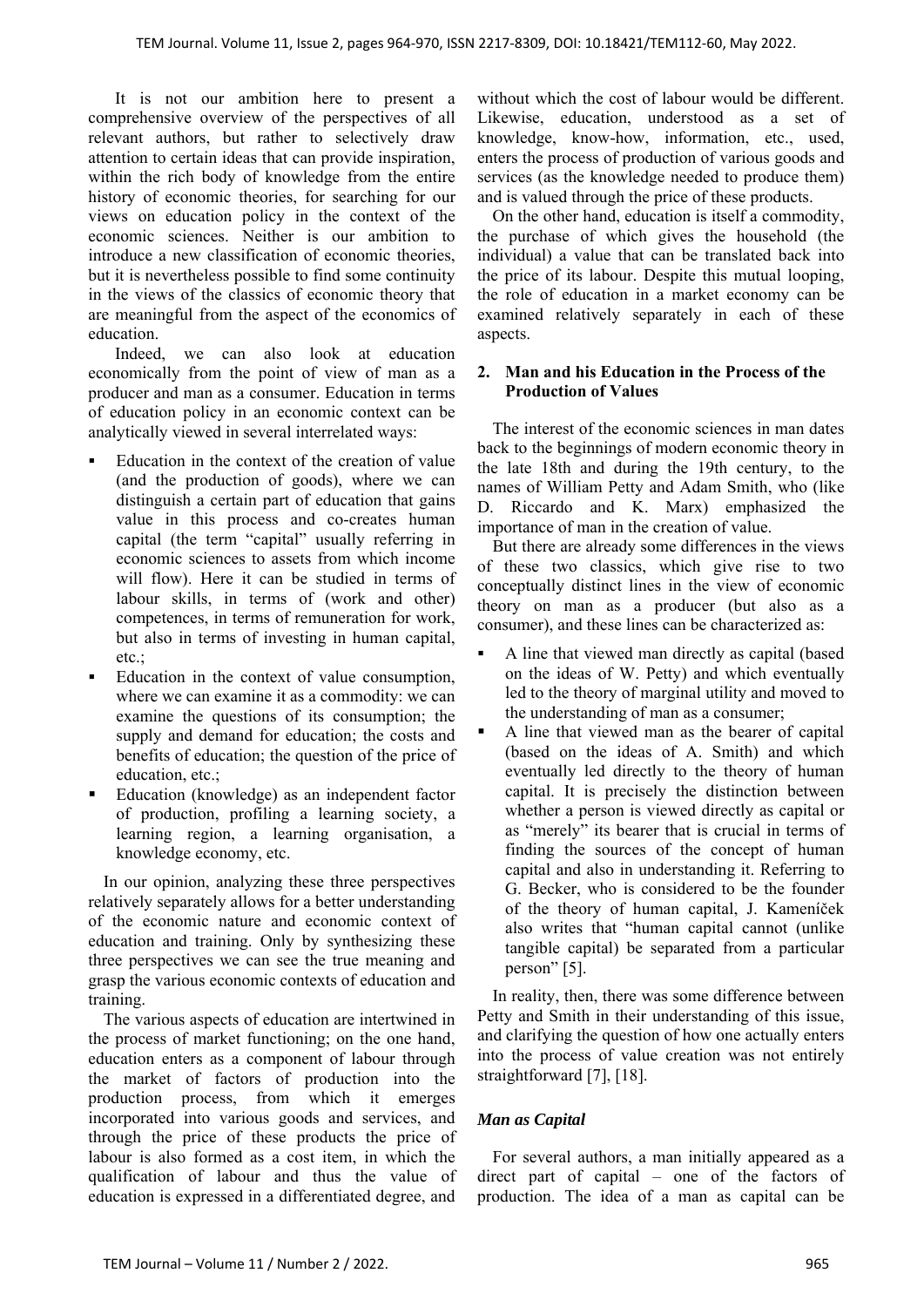found, for example, in the work of William Petty  $(1623 - 1687)$ , who viewed man (people) as part of fixed capital, working from the idea that capital, like man, needs to be invested in, on the basis of which it can provide services that pay for the investment with a profit [10]. He even quantified the value of each inhabitant and put the population of a country in direct relation to its wealth. This is identifiable, for example, in his labour theory of value, of which he is considered the founder. He worked from the idea that labour is a value-creating factor (labour is the father of value and land is its mother) and that its value is also reflected in the exchange relationship: different goods are exchanged in the proportion in which labour has been expended in their production – although he attributed the actual creation of value primarily to labour in the mining and processing of precious metals, which for him was the measure of the value of all other products. In doing so, however, he – as the originator of the idea of the three basic factors of production labour, land, and capital – pushed aside the market as the source of wealth and replaced it with labour and the factors affecting its efficiency, including skill, but he also noted man's satisfaction through labour, his ambition, his sense of his own worth, the satisfaction of his desires and the improvement of his social status [17].

Johann Heinrich von Thűnen (1783-1850) also considered man as capital and "considered the use of the proceeds of land rent to increase the welfare of the people to be identical with its use for the appreciation of other goods", although he pointed out that this did not degrade or infringe on man's liberty [24]. What is relatively little known about this author, however, is that in his work he not only established the foundations of economic spatial theory, but also addressed the impact of education on labour productivity, from which his place among the founders of human capital theory is sometimes inferred [6], although Thűnen's understanding of man was nonetheless different.

Man (more precisely: population) as capital was also accepted later by some representatives of the Manchester School, e.g. Nassau William Senior  $(1790 - 1864)$ , author of the work Sketch of the Science of Political Economy [20], [21] in which one of the theoretical foundations of his work was the assumption that man in his activity has to take into account the growth of population and therefore work more efficiently, as was also noted by J. St. Mill [14]. Senior, however, considered utility and scarcity as the basis of the theory of value, the magnitude of which, however, depends on supply and demand, which also made him one of the founders of the marginal utility school.

Later we see a continuation of this line of understanding of man as capital in, for example, the

founder of the Cambridge School of economics, Alfred Marshall (1842-1924), who in his Foundations of Economics also admitted the idea that "the educated worker contributes to the greater efficiency of the use of the machine" [11], thus partly approaching the precursors of the theory of human capital in the second of the lines of the economic view of man. While he acknowledged the theoretical usefulness of the concept of human capital value assessment, he nevertheless rejected it on pragmatic grounds, since it was not sufficiently tied to economic practice (the market mechanism) [8]. It is something of a paradox that although Marshall rejected the idea of human capital in principle, Gary S. Becker, as one of the founders of this theory, used as the motto of the first chapter of his foundational work on human capital the very quote from Marshall's Principles of Economics: "The most valuable of all capitals is that which is invested in people" [1]. Marshall also addressed issues of education in society, noting that wealthy families set aside monetary resources for the education of their children, while the less affluent did not [23]. In doing so, Marshall is seen as advocating the trade-off that "while people are undoubtedly capital from an abstract and mathematical perspective, it would not be correct to consider them as capital in practical analyses as well. Hence, investment in people has rarely been included in formal economic theories [11].

Petty, more than Smith's concept, was eventually followed by Joseph Shield Nicholson, who published The Living Capital from the United Kingdom in 1891, in which he characterized "living, i.e. human, capital as capital contained and embodied in men, as distinguished from land, buildings, machinery, and other kinds of material assets" [15].

Approaches based on a human-as-capital approach allow human resource investment to be thought of as a full-fledged capital investment, where the measure of the utility or efficiency of the investment is related to the full amount of the investment. Both parameters then tend to show relatively lower values and human capital investment appears less efficient.

#### *Man as the Bearer of Capital*

In contrast, Adam Smith (1723-1790), while sharing Petty's view that human labour is the source of the growth of wealth (and the accumulation of capital the basis of its increase), differed from him in his understanding of man and (separately!) "The fixed capital contained in him": in The Wealth of Nations, Smith writes:

"The Second of the three portions into which the general stock of the society divides itself, is the fixed capital; of which the characteristic is, that it affords a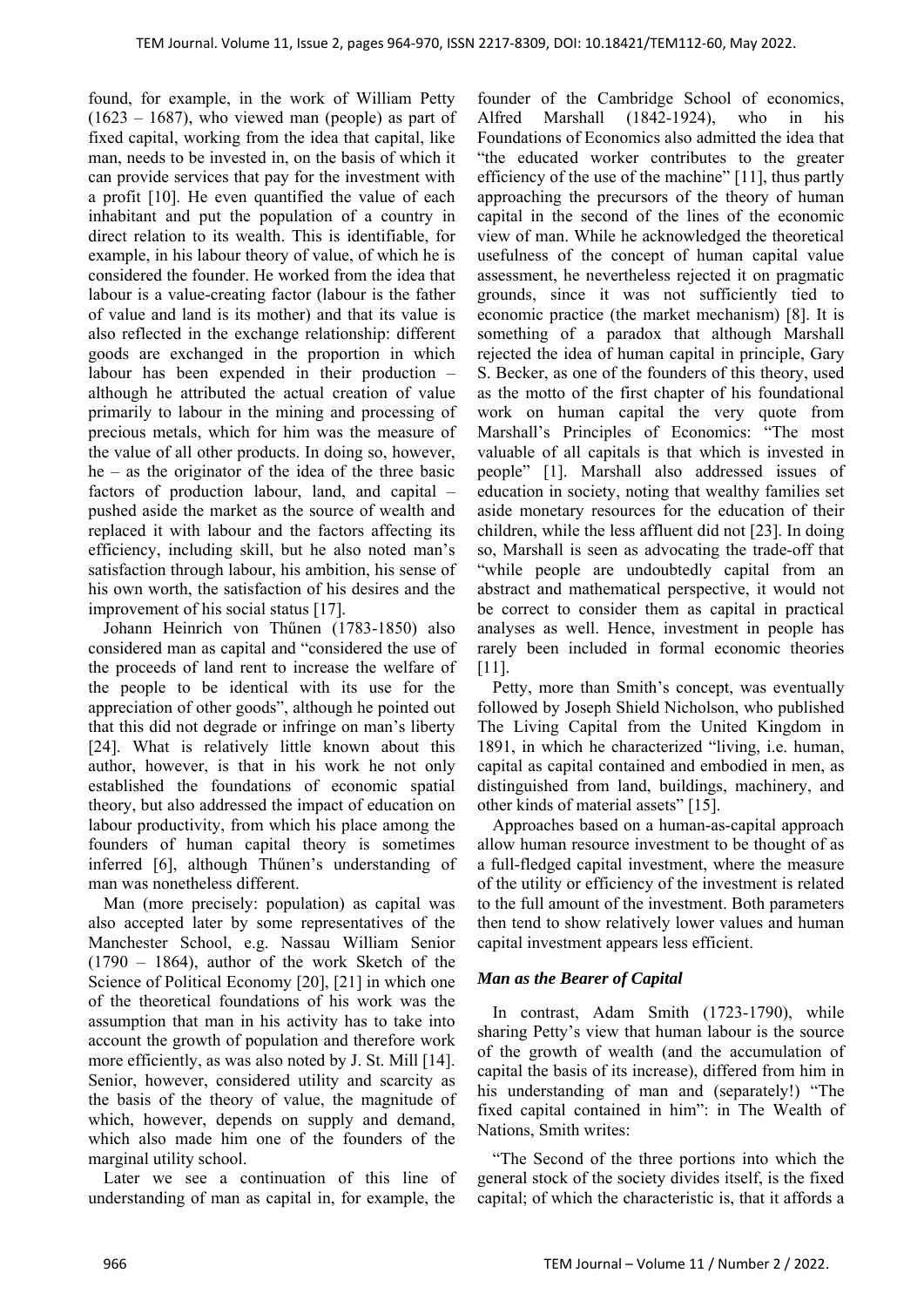revenue or profit without circulating or changing masters. It consists ... the acquired and useful abilities of all the inhabitants or members of the society. The acquisition of such talents, by the maintenance of the acquirer during his education, study, or apprenticeship, always costs a real expense, which is a capital fixed and realized, as it were, in his person. Those talents, they make a part of his fortune, so they do likewise of that of the society to which he belongs" [22].

In our view, however, Smith's view cannot be taken to imply that humans are capital like any other, which is characteristic of the Pettian line of thought outlined above. Smith, rather, considered education as investing in people [23], which only then made him the founder of a line of thought eventuating in the theory of human capital.

Jean-Baptiste Say (1767-1832) sought to combine Smith's views, in particular, but also Petty's, including, on the one hand, acquired knowledge in the wealth of society (as Smith did), yet on the other hand. In his Letters to Mr. Malthus, he narrowed the understanding of capital to only the material results of human labour and distinguished them from intangible factors:

"It is not the enterpriser's capital which forms the workman's revenue, as M. Sismondi pretends. It is in the workshops, and not in the workman's dwelling, that the enterpriser's capital is consumed. The value consumed at the workman's house has another source; it is the produce of his industrious powers. The enterpriser devotes a part of his capital to the purchase of this labor. Having bought it, he consumes it; and the workman on his part consumes the value he has obtained in exchange for his labor. Wherever there is an exchange, there are two values created and bartered; and wherever two values are created, there can be and there is in fact two consumptions" [19].

Only through man's work and not just through man's mere existence (understood as fixed capital) the education invested in man is appreciated.

This line (but more Sayan than Smithian) was continued by Friedrich List (1789-1846), who argued that the accumulation of skills and abilities is a part of the capital stock [23], but in this case intangible capital, thus actually rejecting the Smithian narrow understanding of productive labour [17].

For the continuation of the line started by A. Smith, we can consider John Stuart Mill (1806 – 1873), who "considered education as one of the basic forms of raising the level of workers" [13]. Compulsory free education in primary schools was, in his view, a priority, and he saw the cost of education as part of the cost of productive labour creating material value in the future.

Among the more recent followers of this line and the more immediate predecessors of the theory of human capital (which will be discussed in more detail below), let us at least mention John Raymond Walsh, who already in 1935 published a stimulating study on the application of the concept of capital to man [26]. Another line of interest in the human in the labour process is represented by the Human Relations stream, which since the 1920s and 1930s has expressed interest in the human agent of production, especially at the corporate micro-level.

Although there are numerous overlaps between the two streams (and if we were to take note of other aspects of the theoretical approaches of the above authors, we would arrive at a quite different breakdown – for example, in value theory, A. Marshall links to A. Smith and through Henry Sidgwick again J. St. Mill), nevertheless, distinguishing between them allows us to better understand not only the emergence of the theory of human capital, but also the broader context of economic perspectives on man, as a prerequisite for better understanding the economic context of education policy.

Approaches based on an understanding of man as the bearer of capital allow us to think of investing in human resources as an investment where only part of the investment is capitalized and yields future returns. A part of the invested resources is consumed in a non-capitalized way, so that the measure of utility or efficiency of the investment cannot be applied to the entire investment. Both parameters then tend to show relatively higher values than in the previous case and investment in human capital appears to be more efficient.

However, this reasoning has to also take into account the way in which consumption decisions are made, since the decision on the proportion of the investment capitalized and consumed is not random.

## **3. Man in the Process of Consumption of Education Goods**

While goods are useful, their production represents only one aspect of economic reproduction. The other, equally important, is their consumption – and here, too, man as consumer behaves according to his preferences, which are the result of the intersection of his needs and his possibilities. Satisfying his needs is always a process of achieving a combination of consumption of different goods that would rationally satisfy his needs. This orientation, which came the so-called marginalist revolution in the second half of the 19th century, marked a departure from classical economic theory, which tended to look at the supply side of the market (and within it, from our point of view, man as a producer) to the demand side.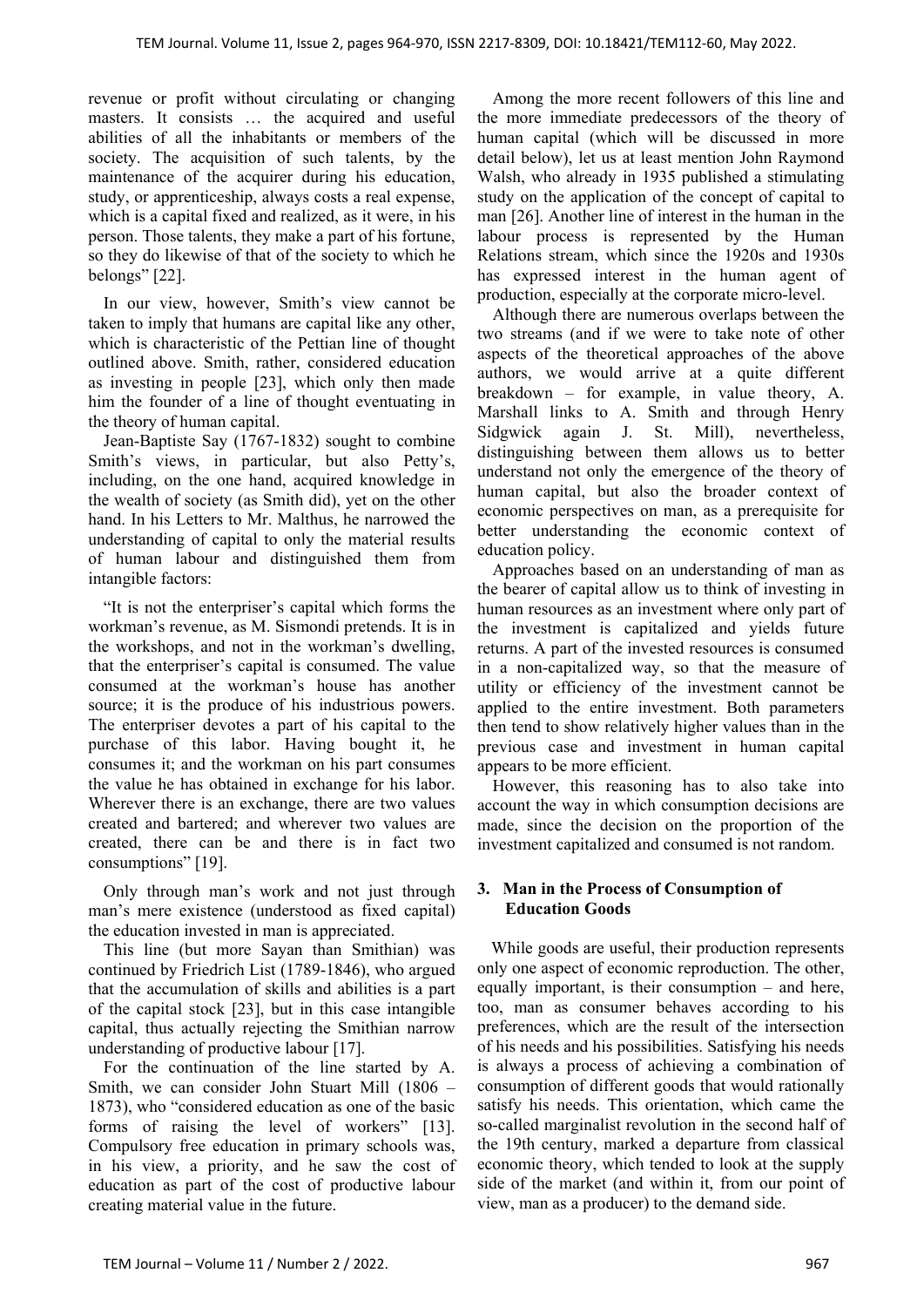If we view education as a process of satisfying needs, then from an economic point of view this is the context of the issues traditionally addressed by economic utility theory.

Economic utility theory (sometimes directly referred to as consumer theory) is based on the idea that the consumer creates an individual mix in consumption patterns based not only on his (limited) resources but also on his preferences, and that the aggregate consumption is ultimately limited by the resources that he or she can spend on covering this consumption.

On the other hand, depending on the structure of consumption (even with the same resources), different levels of need satisfaction may be achieved. Here, utility theory speaks of differences which, in general, the individual utility of consuming a given good decreases as the satiation of the need increases. Further accumulation of a generally useful good does not bring further utility in a particular case.

This theory is then followed by the marginal utility theory, whose founders include W. S. Jevons and A. Marshall, belonging to the Cambridge school of neoclassical economics, whose concepts were further developed by the Lausanne (V. Pareto, L. Walras) and Austrian (C. Menger) schools: unlike classical economics, in these approaches the value of a good is not based on the size of the cost of production, but on the subjective feeling of satisfaction with the last unit of the stock of a certain good.

# *Consumption of Education in the Cardinalist Approach*

However, the theory of marginal utility is primarily associated with the name of Hermann Heinrich Gossen (1810-1848) and the laws he formulated: (1) the rate of utility decreases: the more goods there are, the less valuable they are  $-$  by gradually satisfying a need, their intensity decreases; (2) the satisfaction of needs is governed by their urgency and the attempt to achieve approximately equal intensity of their satisfaction, which prevents over-satisfaction – the highest satisfaction of needs in a case of limited possibilities is achieved when all satisfaction of needs is interrupted at the moment of equilibrium of their satisfaction; (3) one seeks to maximise total utility by balancing the marginal utility of the goods obtained through labour against the marginal "disutility" of one's labour (as in Jevons' "pleasures and sorrows" – see below) [2].

Although Gossen published his work The Development of the Laws of Human Intercourse and the Resulting Rules of Human Action in 1854, it remained long forgotten, and owes its rediscovery to Léon Walras (whose Principles of Pure Political Economy appeared in 1874 and 1877), one of the earliest proponents of the cardinalist approach in utility theory: Walras also derived the demand and supply functions in an "exchange" economy from marginal utility [25].

In this line we can include also William Stanley Jevons (1835-1882), author of The Theory of Political Economy. He built his concept in a straightforwardly hedonistic way, where the annoyance of having to work is compensated for by the consequent satisfaction of a wage. The inconvenience of accepting work increases in proportion to amount of time worked, while the utility, expressed in terms of wages, decreases. Jevons writes:

"The whole amount of pleasure that a man gains by a day's labour hardly enters into the question; it is when a man is doubtful whether to increase his hours of labour or not, that we discover equality between the pain of that extension and the pleasure of the increase of possessions derived from it. The produce of the same number of hours he can satisfy his desires more completely; and if the irksomeness of labour has reached at all a high point, he may gain more pleasure by relaxing that labour than by consuming more products. The question thus depends upon the direction in which the balance between the utility of further commodity and the painfulness of prolonged labour turns" [4].

Jevons is considered another of the forerunners of marginal utility theory, but the focus of his thinking remained on the supply side of the market in terms of understanding the place of the individual in it.

In 1871 not only did W. S. Jevons publish his foundational works, but also another of the founders of the theory of marginal utility, Carl Menger, the last of the important supporters of the cardinalist approach in this theory, according to which utility is directly measurable and man as a consumer is able to assign a specific utility value to each good, and thus also to compare the value of goods against one another. The value of the goods thus appears as a utility, evaluated subjectively in terms of the consumer's individual need. Menger distinguished between first-level goods, valued by an economically (rationally) thinking person according to the principle of marginal utility, and goods of other levels, into which the value of first-level goods, which are involved in their creation must be projected (Menger's scale). Menger writes:

"The value (of goods) is therefore not something fixed to them, it is not a property of them, but it is something that exists in them as a somewhat independent thing. Hence the decision that economically minded people make the importance of disposable goods for the preservation of their lives and their well-being is likewise not outside their consciousness" [12].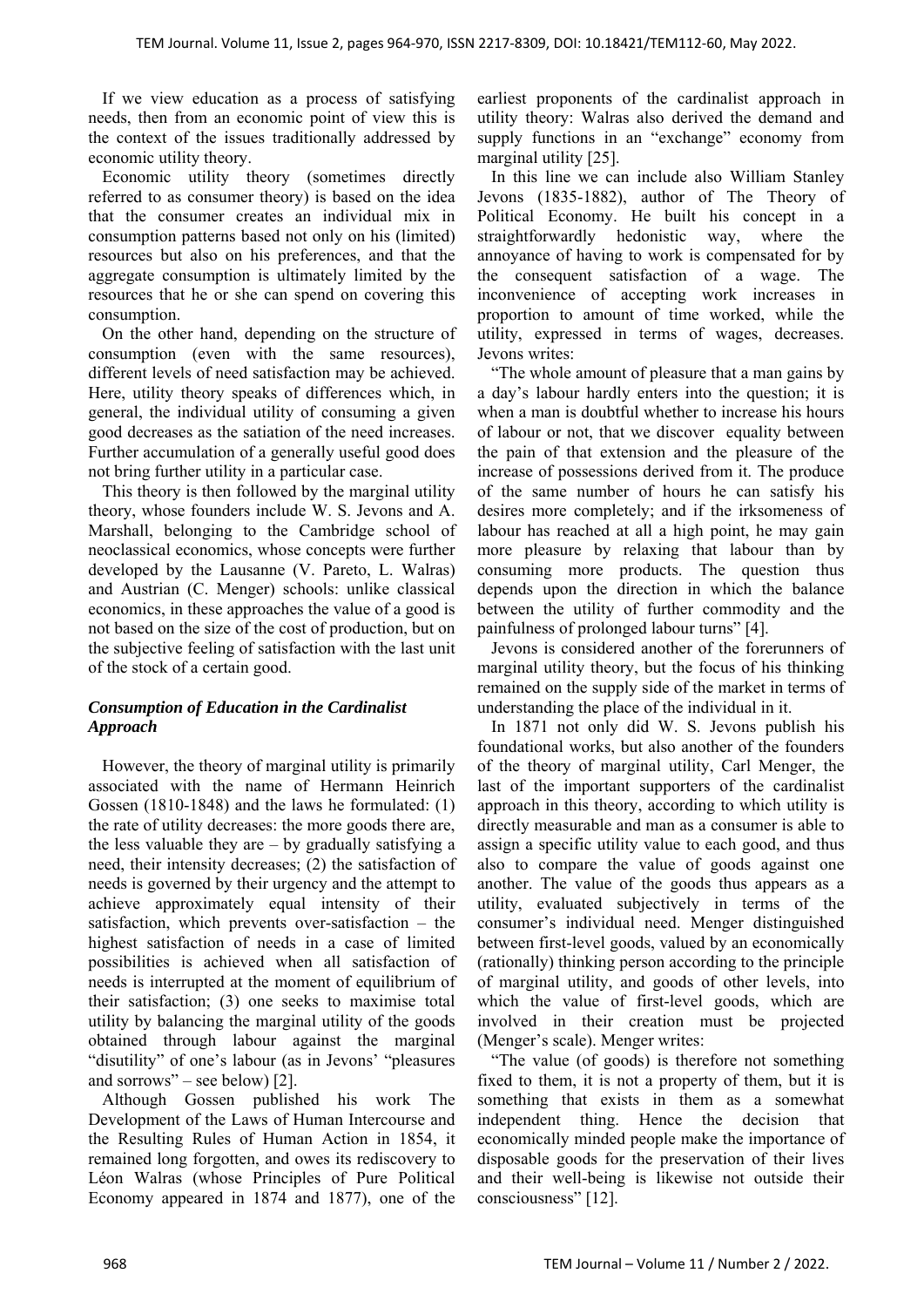In the cardinalist approach, the value of both is used to decide the proportion of the consumed and capitalised portions, which is a rather problematic task because the value of the capitalised portion is the value of future utility, while the value of the consumed portion reflects immediate utility.

## *Consumption of Education in the Ordinalist Approach*

In contrast, the ordinalist approach of marginal utility theory assumes that utility is not directly measurable, but a person as a consumer can only rank goods according to his own preferences in a certain order. Vilfredo Pareto (1848 – 1923), a representative of the Lausanne school of neoclassical economics, is considered to be the founder of this approach, who assumed that goods are not independent from the consumer's point of view, but act as substitutes or complements to one other, and the consumer compares them against one other, arriving at the construction of the so-called indifference curves, which are only ordinal in nature, i.e. they only express the order in which the needs are satisfied. Pareto explains it as follows:

"A man who buys a certain food for the first time may buy more of it than is necessary to satisfy his tastes, price taken into account. But in a second purchase he will correct his error, in part at least, and thus, little by little, will end up by procuring exactly what he needs. We will examine this action at the time when he has reached this state. Similarly, if at first he makes a mistake in his reasoning about what he desires, he will rectify it in repeating the reasoning and will end up by making it completely logical" [16].

Thus, this approach assumes an individualistic principle; it does not require interpersonal comparison or summation of individual satisfactions: it is actually a set of individual optima of individuals, and there may be several such optima [9].

If it has been argued in relation to Pareto that his approach entailed a rejection of the cardinalist and the adoption of an ordinalist approach, then the culmination of this approach is considered to be the work of John Richard Hicks (1904-1989), who rejected the principle of marginal utility altogether and replaced it with the notion of a marginal rate of substitution, where it is already possible to measure how much of one good one can give up to obtain an additional unit of another good, i.e., as Hicks writes: "the quantity of good Y which would just compensate him for the loss of a marginal unit of X" [3]. This eventually became the basis of modern demand theory.

In the ordinalist approach, the decision on the share of the consumed and capitalised part is based on the current preferences of both, or on their mutual substitutability. The sacrifice of short-term utilities, which seems already at the moment of decisionmaking preferable in favour of long-term capitalised utilities, is decision-making not on the basis of the price of education, but on the basis of a preference for long-term or short-term utilities – in other words, also capitalised or consumed investments.

The economic analysis of investing in education is therefore a much more complex process than simply comparing the costs of education and its benefits in terms of the income of an individual who also earns more income as a result of higher education.

## **4. Conclusion**

 In the process of satisfying his needs, man in various ways acquires and thereby also purchases and consumes specific goods which are of an educational nature. His decision-making and behaviour can also be analyzed in the context of the above-mentioned consumer theory approaches.

Particularly with regard to the economic context of education policy, we often encounter one-sided inaccuracies. Investing in education is sometimes understood as investing in people in the sense of the original Petty concept, which sometimes leads to the idea that such investment can be evaluated in a similar way to investing in other forms of capital, and that human capital can also be expected to deliver a full return on investment.

 It is more accurate to build on the original Smithian concept and see investment in human capital as "just" a quality that one possesses. In this concept, part of the investment in education is indeed capitalised, but part is consumed by the person as the bearer of human capital. A simple example is the cost of a doctor's education: part of this cost is capitalised in the doctor's medical practice, but part is consumed by the doctor in the way he or she manages him or her and thus consumes in his or her private life the knowledge of how to live a healthy (own) life. More similar examples can be given.

In the case of the consumption of the goods of education (simplified: deciding on the appropriateness of the price of the education provided), specifically featuring for example in decisions on additional costs even where education is publicly funded, an ordinalist approach, consisting in a comparison of preferences in the spirit of, for example, Hicks's marginal rate of substitution, turns out to be more relevant. However, the consumer also takes into account the conditions under which the production of the good he is now going to consume took place. In other words, he considers what part of the invested costs will be capitalised and what part will be consumed, which may differ significantly from one profession to another.